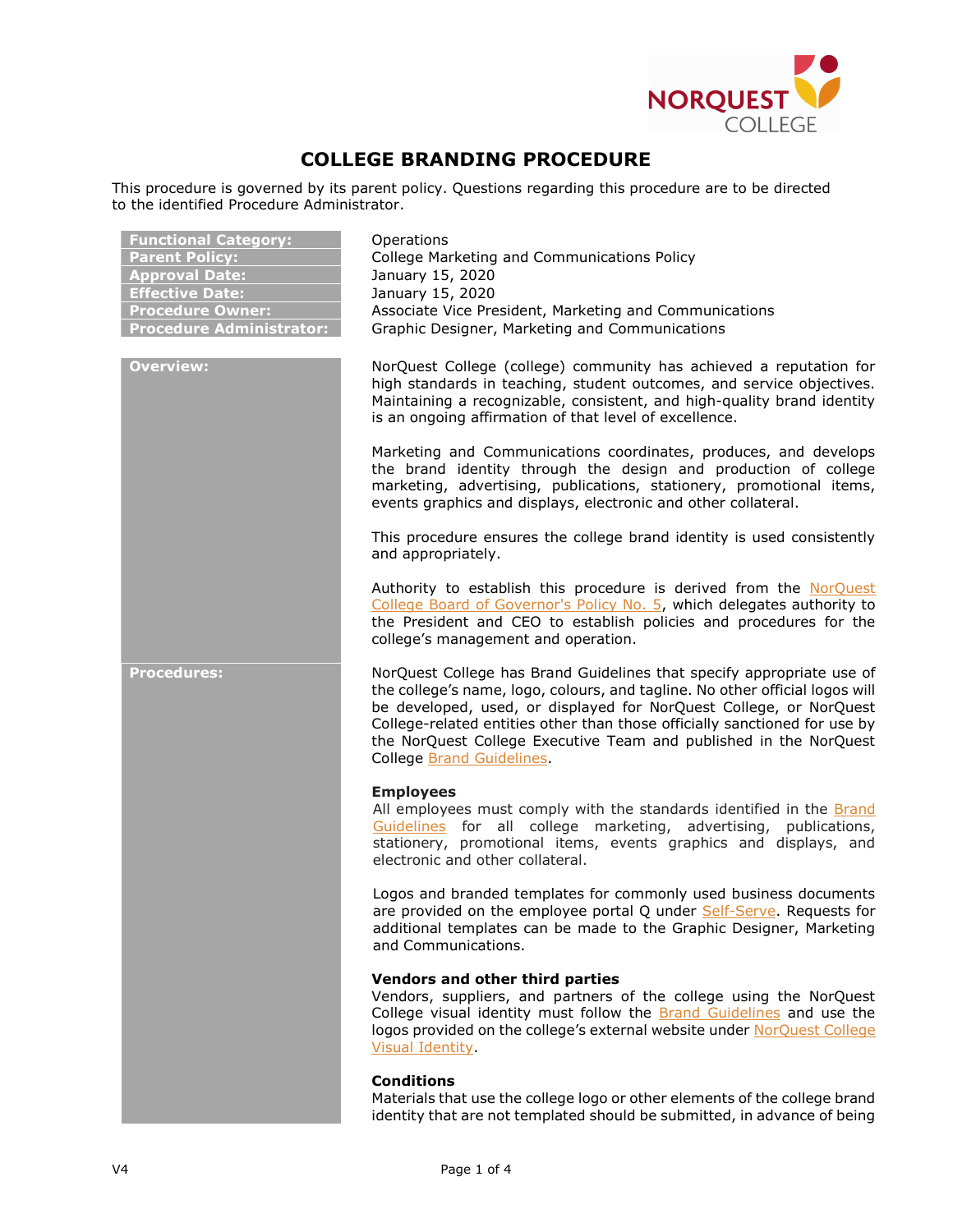

used or published internally or externally, to the Graphic Designer, Marketing and Communications, for review and approval to ensure proper and consistent application.

Marketing collateral projects should be referred to the Associate Vice President Marketing and Communications for coordination and guidance.

## Reporting Unauthorized or Inappropriate Use

Members of the college community who become aware of the unauthorized or inappropriate use of the logo or brand identity elements are encouraged to notify the Graphic Designer, Marketing and Communications. Materials that do not follow the Brand Guidelines should be removed and discarded.

Actions that constitute deliberate misuse of the logo or brand identity elements in a way that violates the Code of Conduct Policy, Respectful Workplace and Learning Environment Policy, or damages the reputation of the college will be subject to disciplinary action.

# **Trademark**

The college protects its visual identity through registration under the Canada Trademarks Act. No person or organization may use any trademark identical to, or confusingly similar with, the trademarks and official marks of the college without written approval. College employees and students may not create NorQuest College logos or sub brands without written approval from the NorQuest College Executive Team. To submit a request for approval, contact the Associate Vice President, Marketing and Communications.

# Cobranding

Relationships that may require cobranding include:

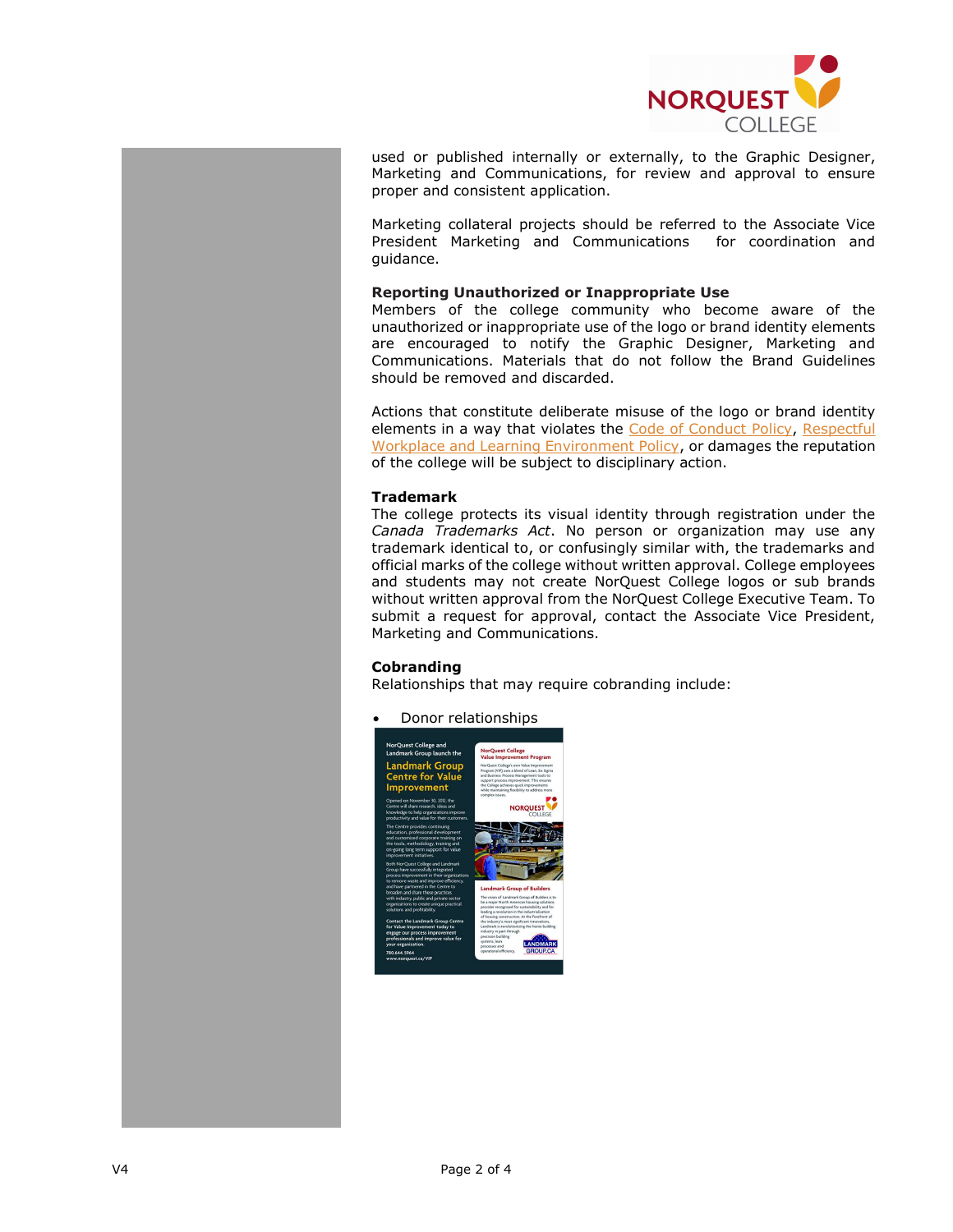



Cobranding: cobranding is the use of an external organization's logo along with the NorQuest College logo. Cobranding demonstrates a relationship between the college and the external stakeholders.

Stakeholders: include prospective students and their influencers, current students, alumni, staff, faculty, Executive, the Board of Governors, government, donors, business and industry partners, other customers, and the general public.

## Definitions: